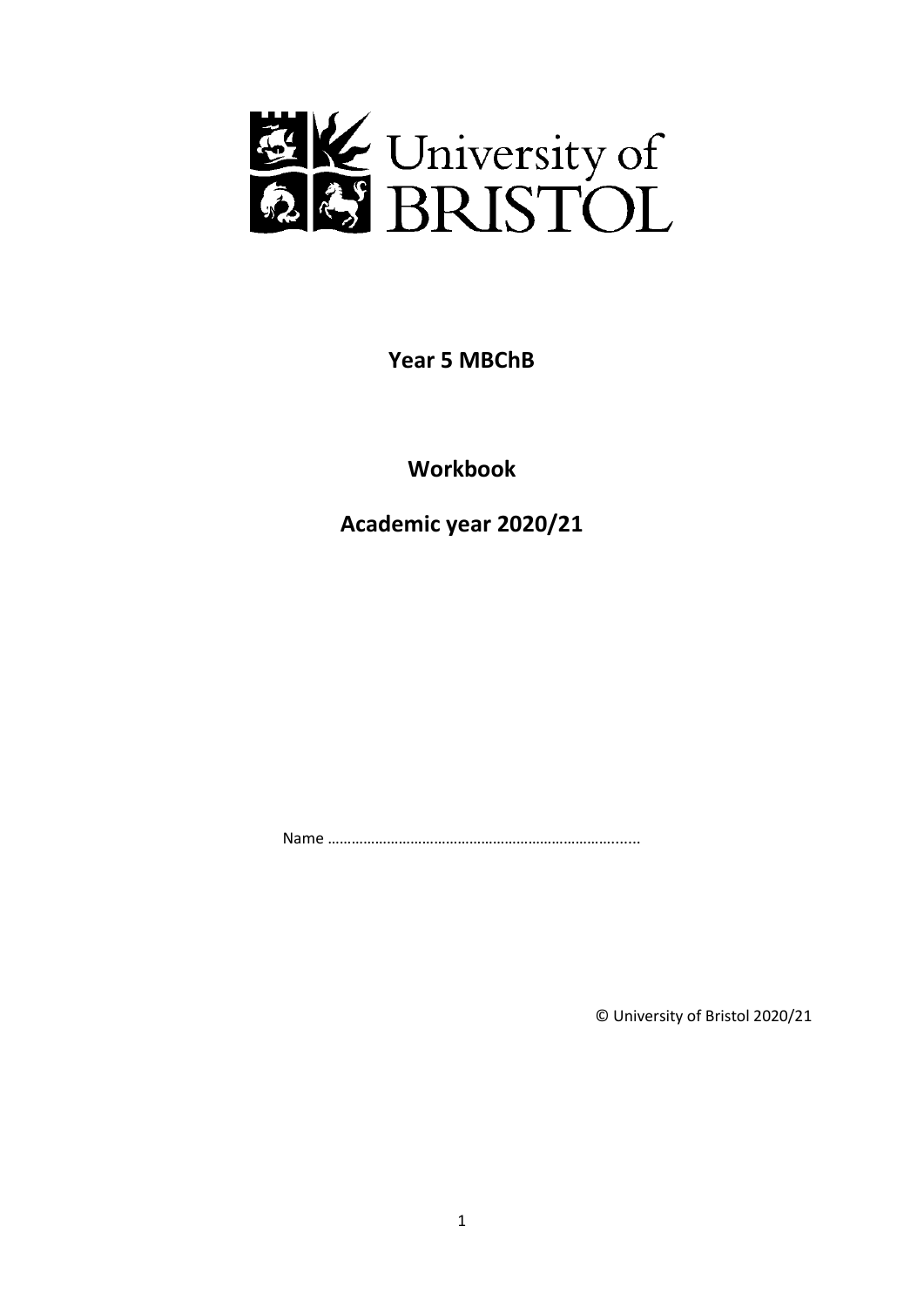#### **How to use this book**

This is your Year 5 workbook. By the end of year 5 you will have gained the skills to be able to perform effectively as a Foundation Year 1 Doctor (F1). These skills are encapsulated within the 16 Entrustable Professional Activities (EPAs) that are described on the Year 5 MBChB blackboard site. To be confident when starting your new role you need to spend time practising in the clinical environment. This year 5 workbook is designed to help you see where you have experience related to the EPAs and where you need more. Completion of the workbook will also allow you to demonstrate to your tutors that you have taken part in the required breadth and depth of learning activities during Senior Medicine and Surgery and Preparing for Professional Practice. Completing the workbook across a range of settings will demonstrate your engagement with learning and support your tutors in signing off that you have completed the year satisfactorily. Most of these activities should be part of your normal, day-to-day, work on the wards and in primary care. You should be able to fill these pages easily and can add pages if you wish.

Evidence for satisfactory completion of activities other than your clinical competency assessments (CCAs) can be provided by any appropriate member of staff for example, the F1 or F2 doctor you are paired with, other more senior doctors, qualified nurses or registered allied health professionals or your clinical teaching fellows or tutors, but not by fellow medical students. Formative CCAs completed 'at the level expected' of a student about to become an F1 doctor will also provide evidence towards completion of EPAs where suggested. CCAs must be completed with more senior doctors or qualified allied healthcare professionals.

To complete PPP and to be able to undertake your elective you need to provide evidence that you have engaged adequately in the unit and that you can be 'entrusted' to undertake all relevant activities at the level of an F1 doctor. Although you will collect evidence from various professionals, final 'sign off' for EPAs 1-14 can be done only by your PPP unit co-ordinator when they review your workbook. This does not have to be done face to face. EPAs 15 and 16 can be signed off only at exam board. It is imperative therefore that enough evidence is included within this workbook to facilitate this sign off.

## **To ensure you are on track you must have at least one and preferably two signatures against each EPA by the end of Senior Medicine and Surgery.**

This workbook needs to be handed in to your academy administrator by 12 noon **Friday 19th March 2021** so that final sign off for EPAs 1-14 can be completed and communicated to the internal exam board.

| Signature confirming   Name | Role | Date |
|-----------------------------|------|------|
| achievement of EPAs         |      |      |
| 1-14 within Academy         |      |      |
|                             |      |      |
|                             |      |      |
|                             |      |      |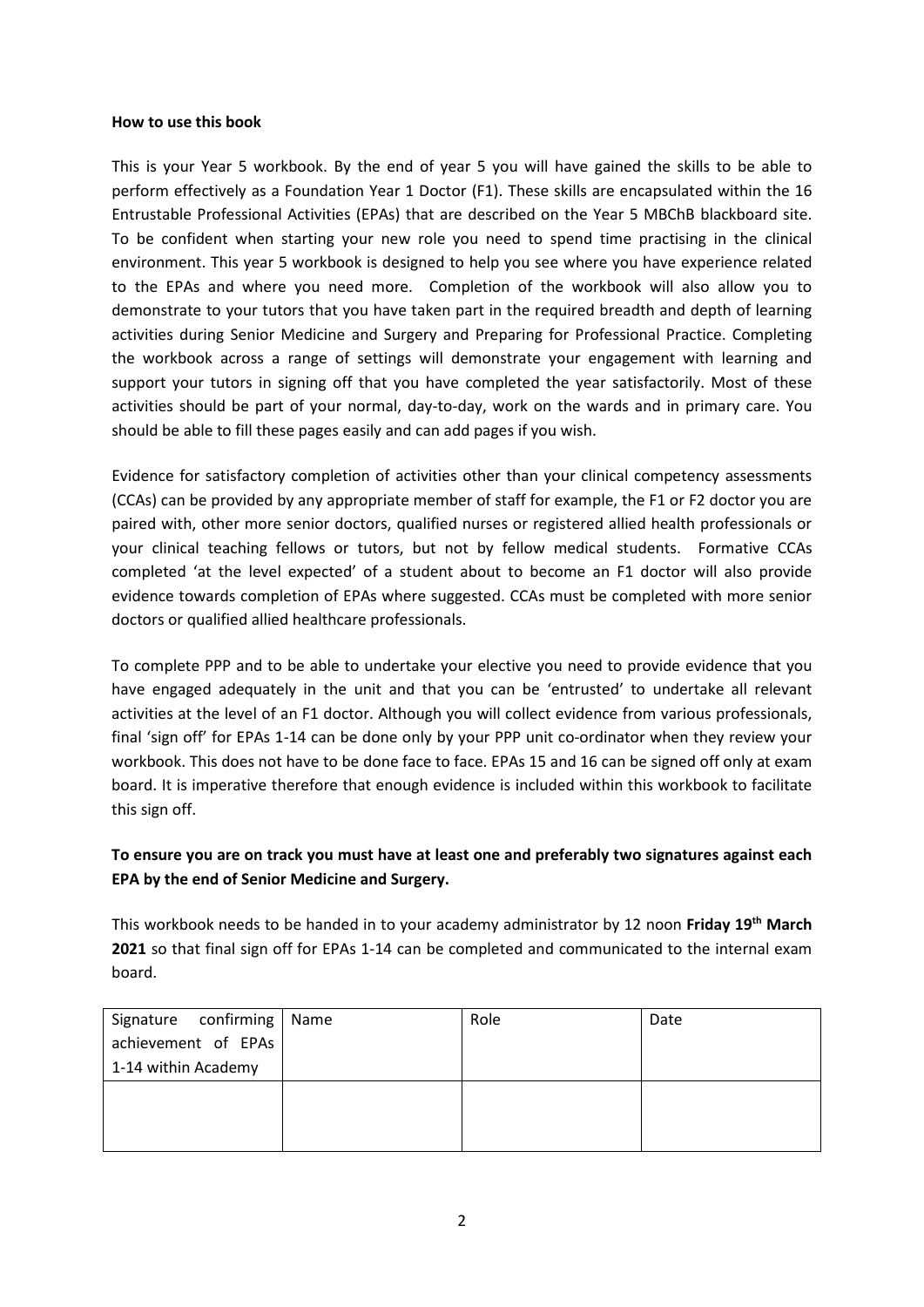The Bristol EPAs

You may wish to keep a tally or record of your signatures gained in the table below:

| No:            | EPA                                                                                                                                                              |  |
|----------------|------------------------------------------------------------------------------------------------------------------------------------------------------------------|--|
| $\mathbf{1}$   | Gather a history and perform a mental state and physical examination                                                                                             |  |
| $\overline{2}$ | Communicate clearly, sensitively and effectively with patients and relatives<br>verbally and by other means                                                      |  |
| 3              | Prioritise a differential diagnosis following a clinical encounter and initiate<br>appropriate management and self-management in partnership with the<br>patient |  |
| 4              | Recommend and interpret common diagnostic and screening tests                                                                                                    |  |
| 5              | Prescribe appropriately and safely                                                                                                                               |  |
| 6              | Document a clinical encounter in the patient record                                                                                                              |  |
| $\overline{7}$ | Provide an oral presentation of a clinical encounter                                                                                                             |  |
| 8              | Form clinical questions and retrieve evidence to advance patient care and/or<br>population health                                                                |  |
| 9              | Give or receive a patient handover to transition care responsibly                                                                                                |  |
| 10             | Communicate clearly and effectively with colleagues verbally and by other<br>means                                                                               |  |
| 11             | Collaborate as a member of an inter-professional team, both clinically and<br>educationally                                                                      |  |
| 12             | Recognize a patient requiring urgent or emergency care and initiate<br>evaluation and management                                                                 |  |
| 13             | Obtain informed consent for tests and/or procedures                                                                                                              |  |
| 14             | Contribute to a culture of safety and improvement and recognise and<br>respond to system failures                                                                |  |
| 15             | Undertake appropriate practical procedures                                                                                                                       |  |
| 16             | Adhere to the GMC's guidance on good medical practice and function as an<br>ethical, self-caring, resilient and responsible doctor.                              |  |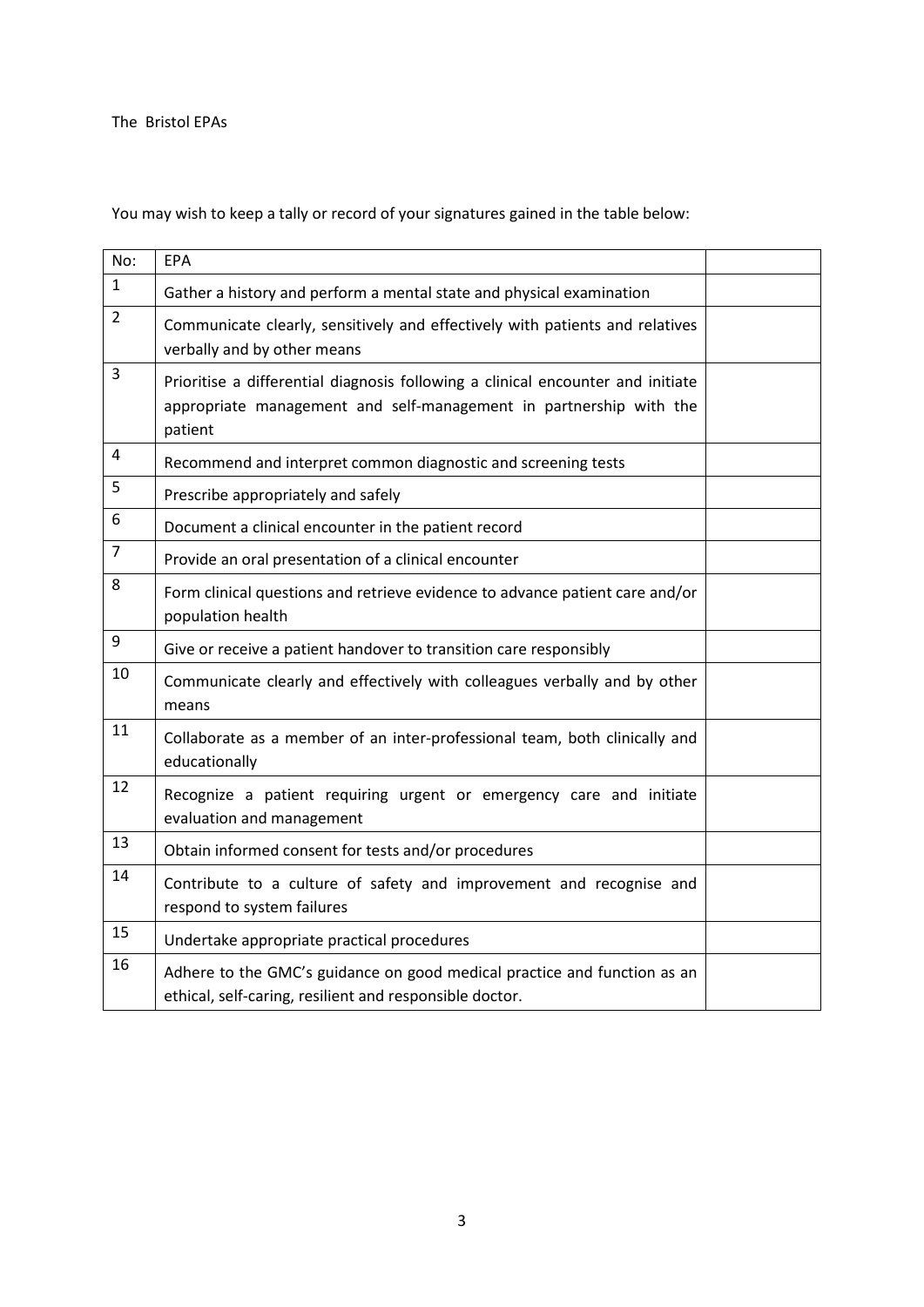|                                                                                         | EPA 1: Gather a history and perform a mental state and physical examination |                                               |         |      |                                                                  |                                                                                                                                                      |  |  |  |  |  |
|-----------------------------------------------------------------------------------------|-----------------------------------------------------------------------------|-----------------------------------------------|---------|------|------------------------------------------------------------------|------------------------------------------------------------------------------------------------------------------------------------------------------|--|--|--|--|--|
|                                                                                         |                                                                             |                                               |         |      |                                                                  | Suggested activities: Mini-CEX with mental state examination as focus; consultations in GP; AMT/cognitive assessment observed during assistantships, |  |  |  |  |  |
| clerking in ED, MAU and pre-op clinic and any other OLC's required can be included here |                                                                             |                                               |         |      |                                                                  |                                                                                                                                                      |  |  |  |  |  |
| Activity                                                                                | Name & position of<br>observer                                              | Signature                                     | Setting | Date | Performing at level<br>expected at start of<br>F1? - Not yet/yes | Strengths/support needed                                                                                                                             |  |  |  |  |  |
| OLC <sub>1</sub>                                                                        |                                                                             | Signed off electronically at end of long case |         |      |                                                                  | Record summary of feedback given if you wish                                                                                                         |  |  |  |  |  |
| OLC <sub>2</sub>                                                                        | Signed off electronically at end of long case                               |                                               |         |      | Record summary of feedback given if you wish                     |                                                                                                                                                      |  |  |  |  |  |
| Mental state exam                                                                       |                                                                             |                                               |         |      |                                                                  |                                                                                                                                                      |  |  |  |  |  |
|                                                                                         |                                                                             |                                               |         |      |                                                                  |                                                                                                                                                      |  |  |  |  |  |
|                                                                                         |                                                                             |                                               |         |      |                                                                  |                                                                                                                                                      |  |  |  |  |  |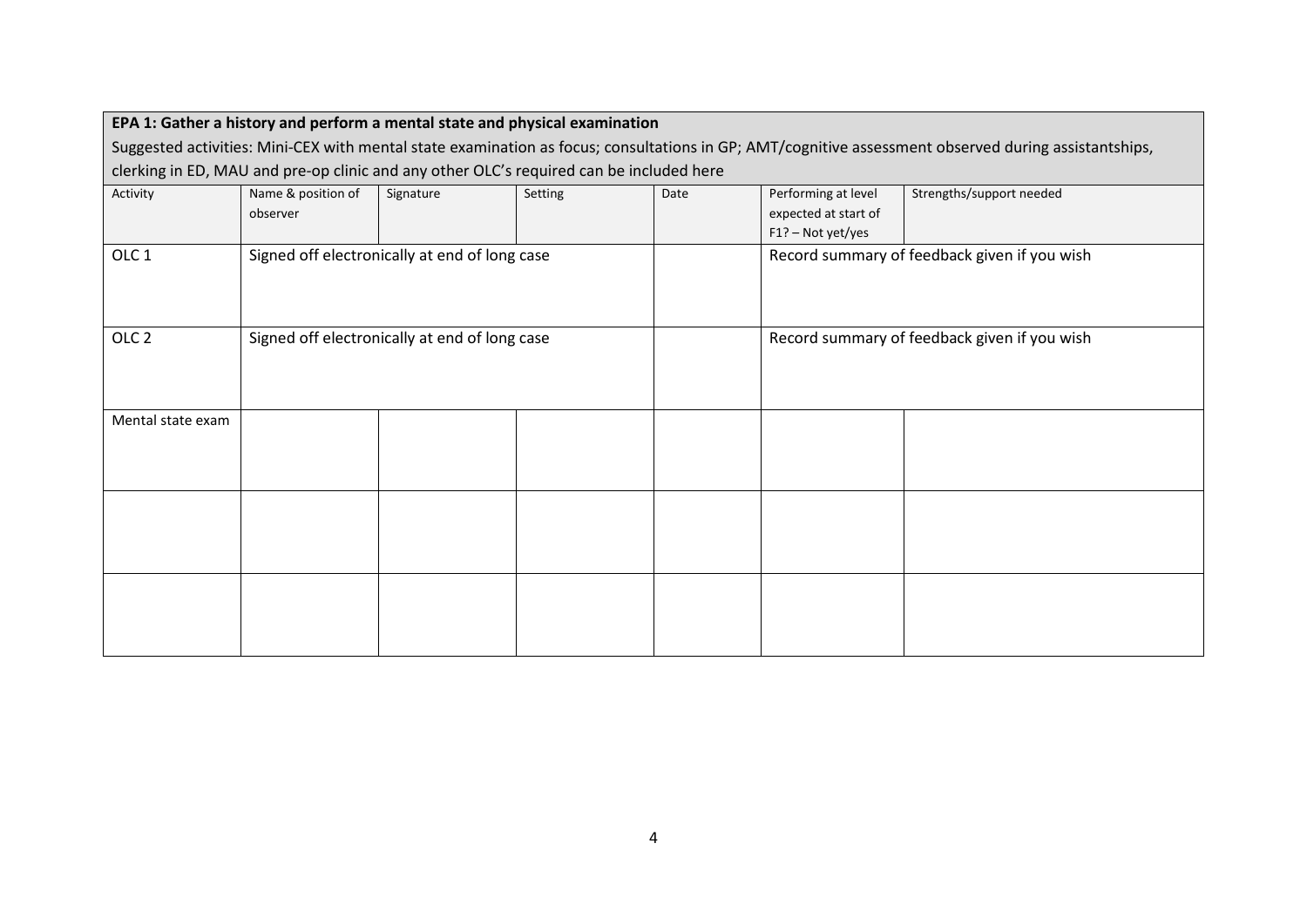| EPA 2: Communicate clearly, sensitively and effectively with patients and relatives verbally and by other means                                          |                                |           |         |      |                                                                  |                          |  |  |  |  |
|----------------------------------------------------------------------------------------------------------------------------------------------------------|--------------------------------|-----------|---------|------|------------------------------------------------------------------|--------------------------|--|--|--|--|
| Suggested activities: Carry out observed consultations in GP, ED, Critical Care and MAU +/- relatives present; Patient Satisfaction Questionnaire (PSQ); |                                |           |         |      |                                                                  |                          |  |  |  |  |
| complete discharge summaries; Mini-CEX with communication as focus; use of aids for those with difficulties with communication; use and confidentiality  |                                |           |         |      |                                                                  |                          |  |  |  |  |
| issues with interpreters/language line                                                                                                                   |                                |           |         |      |                                                                  |                          |  |  |  |  |
| Activity                                                                                                                                                 | Name & position of<br>observer | Signature | Setting | Date | Performing at level<br>expected at start of<br>F1? - Not yet/yes | Strengths/support needed |  |  |  |  |
|                                                                                                                                                          |                                |           |         |      |                                                                  |                          |  |  |  |  |
|                                                                                                                                                          |                                |           |         |      |                                                                  |                          |  |  |  |  |
|                                                                                                                                                          |                                |           |         |      |                                                                  |                          |  |  |  |  |
|                                                                                                                                                          |                                |           |         |      |                                                                  |                          |  |  |  |  |
|                                                                                                                                                          |                                |           |         |      |                                                                  |                          |  |  |  |  |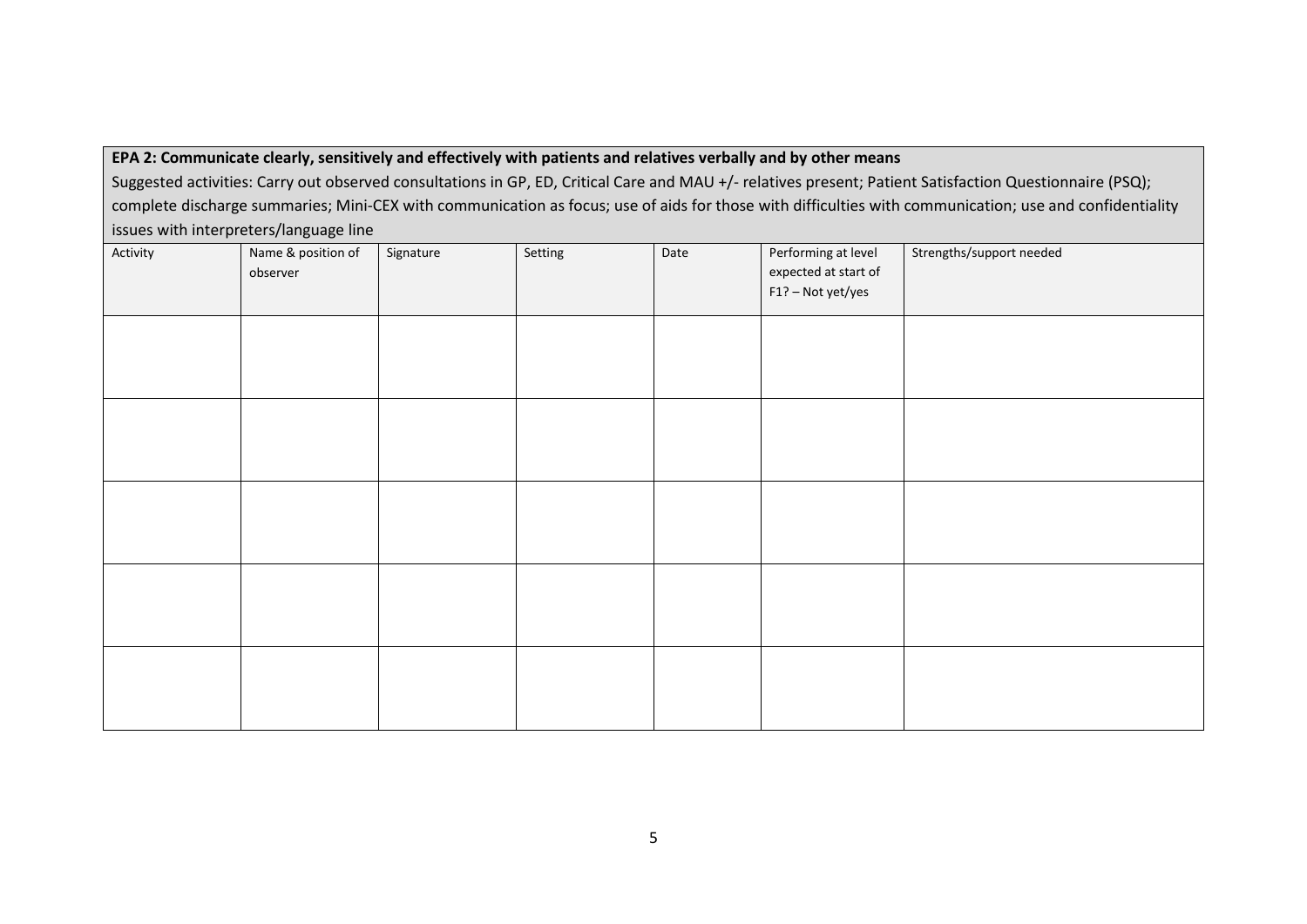| EPA 3: Prioritise a differential diagnosis following a clinical encounter, initiate appropriate management and self-management in partnership with the |
|--------------------------------------------------------------------------------------------------------------------------------------------------------|
| patient                                                                                                                                                |

Suggested activities: Enable self-care in GP consultations; present patients seen independently to GP; clerk patient/summarise issues on admission/transfer – clerking/documentation filed in notes

| Activity | Name & position of | Signature | Setting | Date | Performing at level  | Strengths/support needed |
|----------|--------------------|-----------|---------|------|----------------------|--------------------------|
|          | observer           |           |         |      | expected at start of |                          |
|          |                    |           |         |      | F1? - Not yet/yes    |                          |
| Mini-CEX |                    |           |         |      |                      |                          |
|          |                    |           |         |      |                      |                          |
|          |                    |           |         |      |                      |                          |
|          |                    |           |         |      |                      |                          |
| CBD      |                    |           |         |      |                      |                          |
|          |                    |           |         |      |                      |                          |
|          |                    |           |         |      |                      |                          |
|          |                    |           |         |      |                      |                          |
|          |                    |           |         |      |                      |                          |
|          |                    |           |         |      |                      |                          |
|          |                    |           |         |      |                      |                          |
|          |                    |           |         |      |                      |                          |
|          |                    |           |         |      |                      |                          |
|          |                    |           |         |      |                      |                          |
|          |                    |           |         |      |                      |                          |
|          |                    |           |         |      |                      |                          |
|          |                    |           |         |      |                      |                          |
|          |                    |           |         |      |                      |                          |
|          |                    |           |         |      |                      |                          |
|          |                    |           |         |      |                      |                          |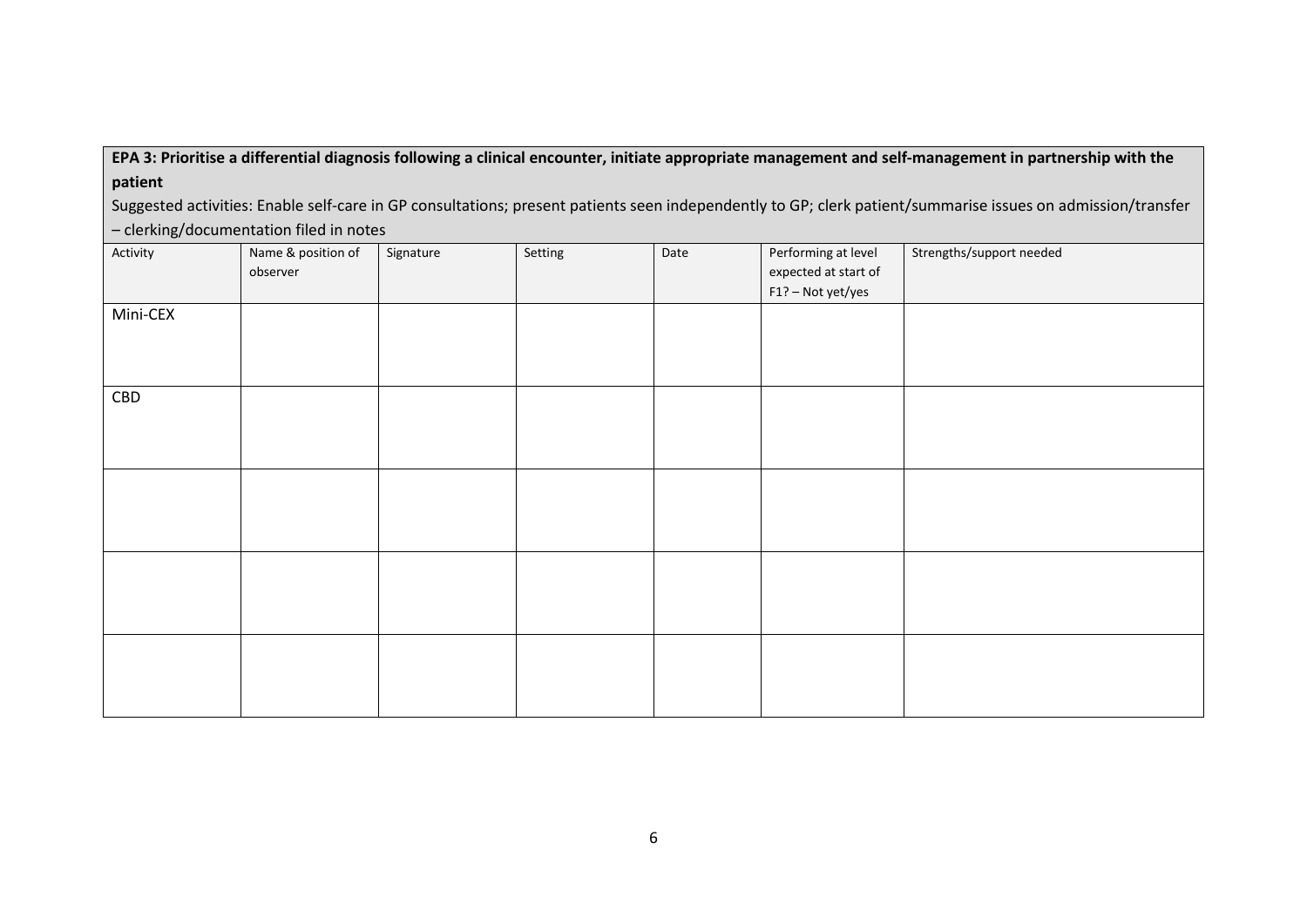| Activity | Name & position of<br>observer | Signature | Setting | Date | Performing at level<br>expected at start of<br>F1? - Not yet/yes | Strengths/support needed |
|----------|--------------------------------|-----------|---------|------|------------------------------------------------------------------|--------------------------|
| Mini-CEX |                                |           |         |      |                                                                  |                          |
| CBD      |                                |           |         |      |                                                                  |                          |
|          |                                |           |         |      |                                                                  |                          |
|          |                                |           |         |      |                                                                  |                          |
|          |                                |           |         |      |                                                                  |                          |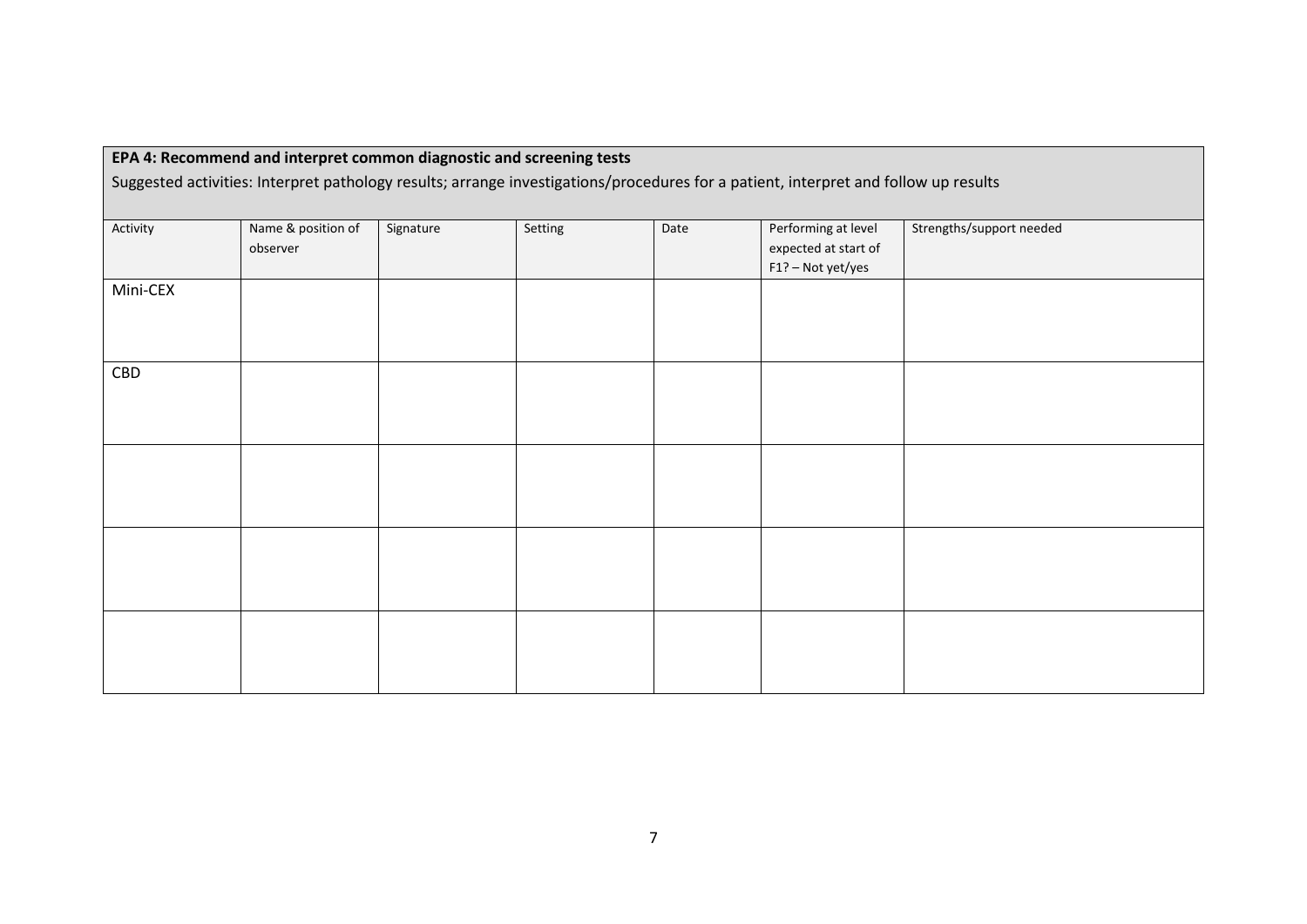| EPA 5: Prescribe appropriately and safely                                                                                                                   |                                |           |         |      |                                                                  |                          |  |  |  |  |
|-------------------------------------------------------------------------------------------------------------------------------------------------------------|--------------------------------|-----------|---------|------|------------------------------------------------------------------|--------------------------|--|--|--|--|
| Suggested activities in addition to passing PSA; Reconcile discharge summaries in GP; complete drug charts, prescriptions, electronic TTAs signed off by F1 |                                |           |         |      |                                                                  |                          |  |  |  |  |
| *Note all prescriptions for anything to be administered to a patient must be countersigned by a qualified prescriber                                        |                                |           |         |      |                                                                  |                          |  |  |  |  |
| Activity                                                                                                                                                    | Name & position of<br>observer | Signature | Setting | Date | Performing at level<br>expected at start of<br>F1? - Not yet/yes | Strengths/support needed |  |  |  |  |
|                                                                                                                                                             |                                |           |         |      |                                                                  |                          |  |  |  |  |
|                                                                                                                                                             |                                |           |         |      |                                                                  |                          |  |  |  |  |
|                                                                                                                                                             |                                |           |         |      |                                                                  |                          |  |  |  |  |
|                                                                                                                                                             |                                |           |         |      |                                                                  |                          |  |  |  |  |
|                                                                                                                                                             |                                |           |         |      |                                                                  |                          |  |  |  |  |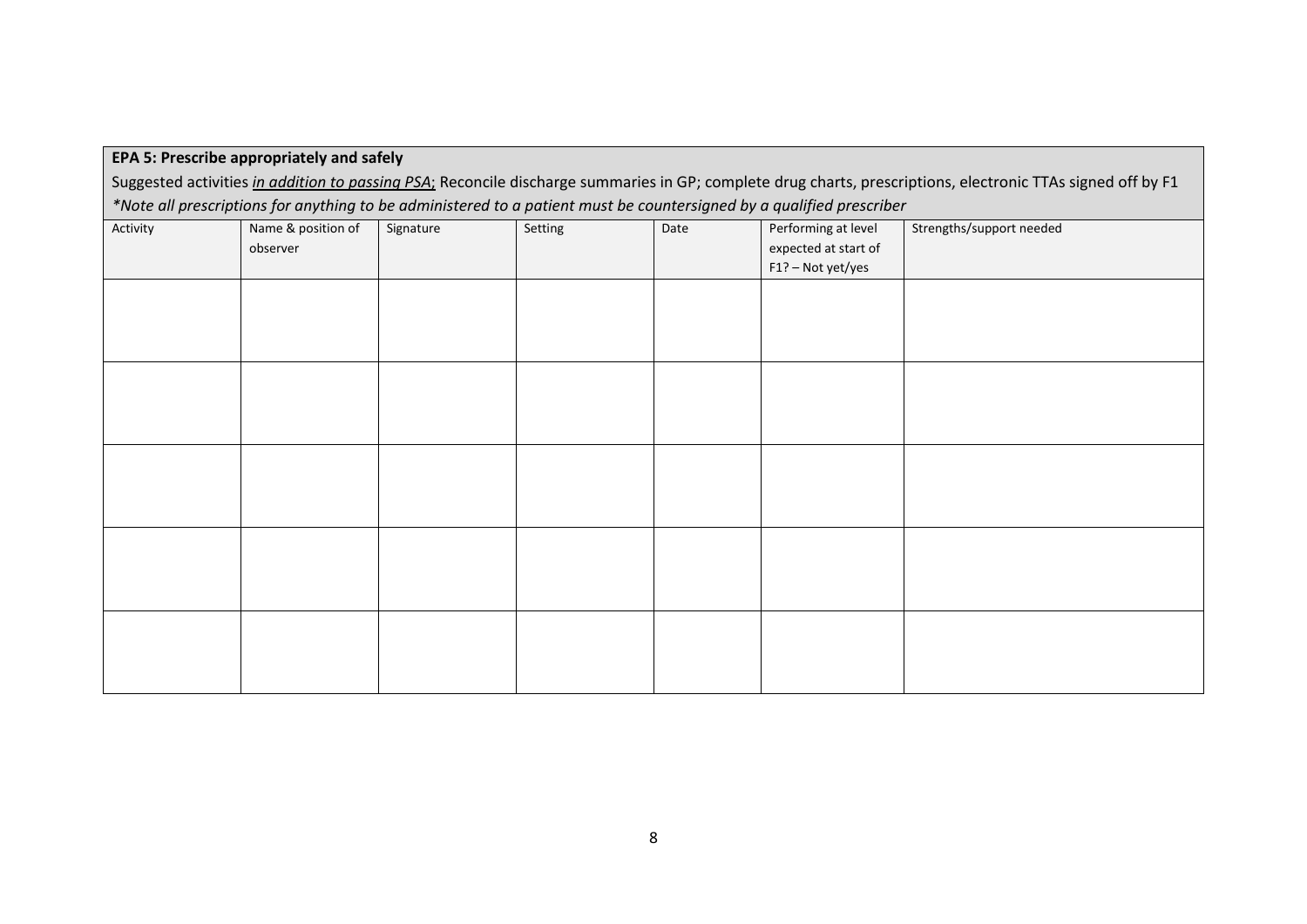| EPA 6: Document a clinical encounter in the patient record<br>Suggested activities: Patient clerking filed into notes; annotate ward round in notes; complete electronic patient records |                                |           |         |      |                                                                  |                          |  |  |  |
|------------------------------------------------------------------------------------------------------------------------------------------------------------------------------------------|--------------------------------|-----------|---------|------|------------------------------------------------------------------|--------------------------|--|--|--|
| Activity                                                                                                                                                                                 | Name & position of<br>observer | Signature | Setting | Date | Performing at level<br>expected at start of<br>F1? - Not yet/yes | Strengths/support needed |  |  |  |
|                                                                                                                                                                                          |                                |           |         |      |                                                                  |                          |  |  |  |
|                                                                                                                                                                                          |                                |           |         |      |                                                                  |                          |  |  |  |
|                                                                                                                                                                                          |                                |           |         |      |                                                                  |                          |  |  |  |
|                                                                                                                                                                                          |                                |           |         |      |                                                                  |                          |  |  |  |
|                                                                                                                                                                                          |                                |           |         |      |                                                                  |                          |  |  |  |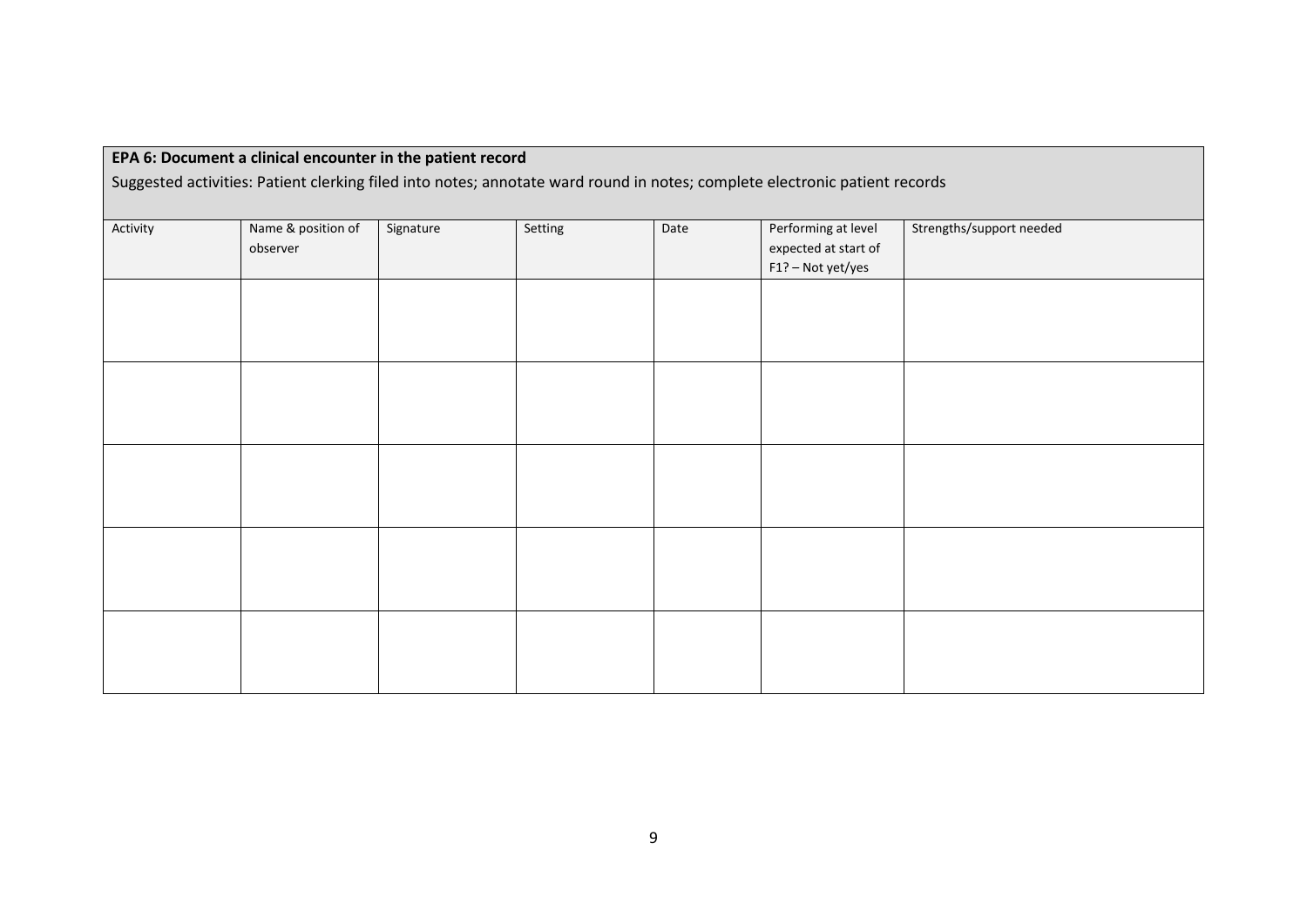| EPA 7: Provide an oral presentation of a clinical encounter<br>Suggested activities: Present patient at CBD; hand over patient on take or on call; present patient at teaching; present patients seen independently to GP |                                |           |         |      |                                                                  |                          |  |  |  |
|---------------------------------------------------------------------------------------------------------------------------------------------------------------------------------------------------------------------------|--------------------------------|-----------|---------|------|------------------------------------------------------------------|--------------------------|--|--|--|
| Activity                                                                                                                                                                                                                  | Name & position of<br>observer | Signature | Setting | Date | Performing at level<br>expected at start of<br>F1? - Not yet/yes | Strengths/support needed |  |  |  |
| CBD                                                                                                                                                                                                                       |                                |           |         |      |                                                                  |                          |  |  |  |
|                                                                                                                                                                                                                           |                                |           |         |      |                                                                  |                          |  |  |  |
|                                                                                                                                                                                                                           |                                |           |         |      |                                                                  |                          |  |  |  |
|                                                                                                                                                                                                                           |                                |           |         |      |                                                                  |                          |  |  |  |
|                                                                                                                                                                                                                           |                                |           |         |      |                                                                  |                          |  |  |  |
|                                                                                                                                                                                                                           |                                |           |         |      |                                                                  |                          |  |  |  |

## **EPA 7: Provide an oral presentation of a clinical encounter**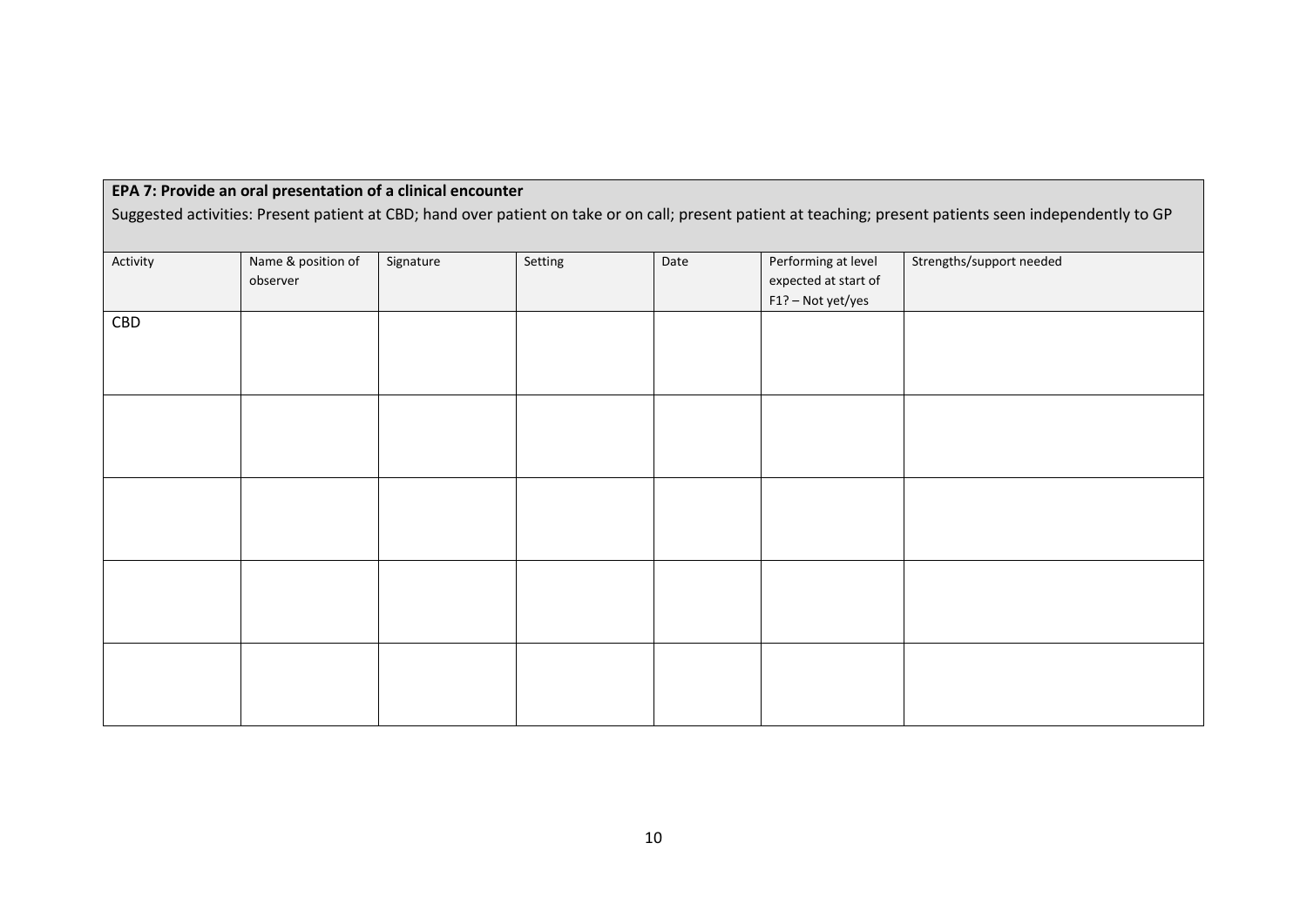| Activity | Name & position of<br>observer | Signature | Setting | Date | Performing at level<br>expected at start of<br>F1? - Not yet/yes | Strengths/support needed |
|----------|--------------------------------|-----------|---------|------|------------------------------------------------------------------|--------------------------|
|          |                                |           |         |      |                                                                  |                          |
|          |                                |           |         |      |                                                                  |                          |
|          |                                |           |         |      |                                                                  |                          |
|          |                                |           |         |      |                                                                  |                          |
|          |                                |           |         |      |                                                                  |                          |
|          |                                |           |         |      |                                                                  |                          |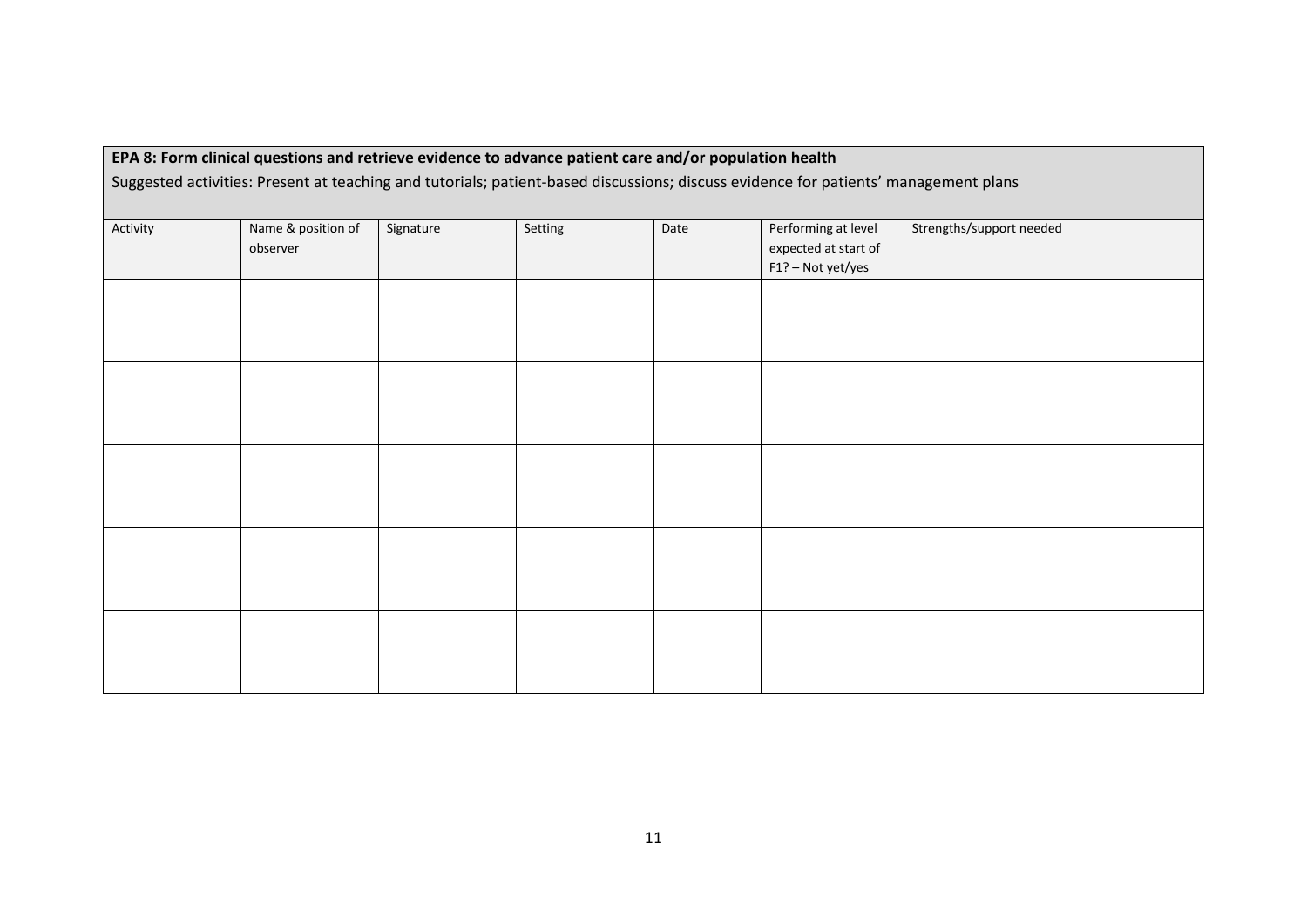# **EPA 9: Give or receive a patient handover to transition care responsibility**

Suggested activities: Give or receive handover on take, on call and/or on transfer of patients between wards, theatres and recovery; admit patients from GP

| Activity | Name & position of | Signature | Setting | Date | Performing at level  | Strengths/support needed |
|----------|--------------------|-----------|---------|------|----------------------|--------------------------|
|          | observer           |           |         |      | expected at start of |                          |
|          |                    |           |         |      | F1? - Not yet/yes    |                          |
|          |                    |           |         |      |                      |                          |
|          |                    |           |         |      |                      |                          |
|          |                    |           |         |      |                      |                          |
|          |                    |           |         |      |                      |                          |
|          |                    |           |         |      |                      |                          |
|          |                    |           |         |      |                      |                          |
|          |                    |           |         |      |                      |                          |
|          |                    |           |         |      |                      |                          |
|          |                    |           |         |      |                      |                          |
|          |                    |           |         |      |                      |                          |
|          |                    |           |         |      |                      |                          |
|          |                    |           |         |      |                      |                          |
|          |                    |           |         |      |                      |                          |
|          |                    |           |         |      |                      |                          |
|          |                    |           |         |      |                      |                          |
|          |                    |           |         |      |                      |                          |
|          |                    |           |         |      |                      |                          |
|          |                    |           |         |      |                      |                          |
|          |                    |           |         |      |                      |                          |
|          |                    |           |         |      |                      |                          |
|          |                    |           |         |      |                      |                          |
|          |                    |           |         |      |                      |                          |
|          |                    |           |         |      |                      |                          |
|          |                    |           |         |      |                      |                          |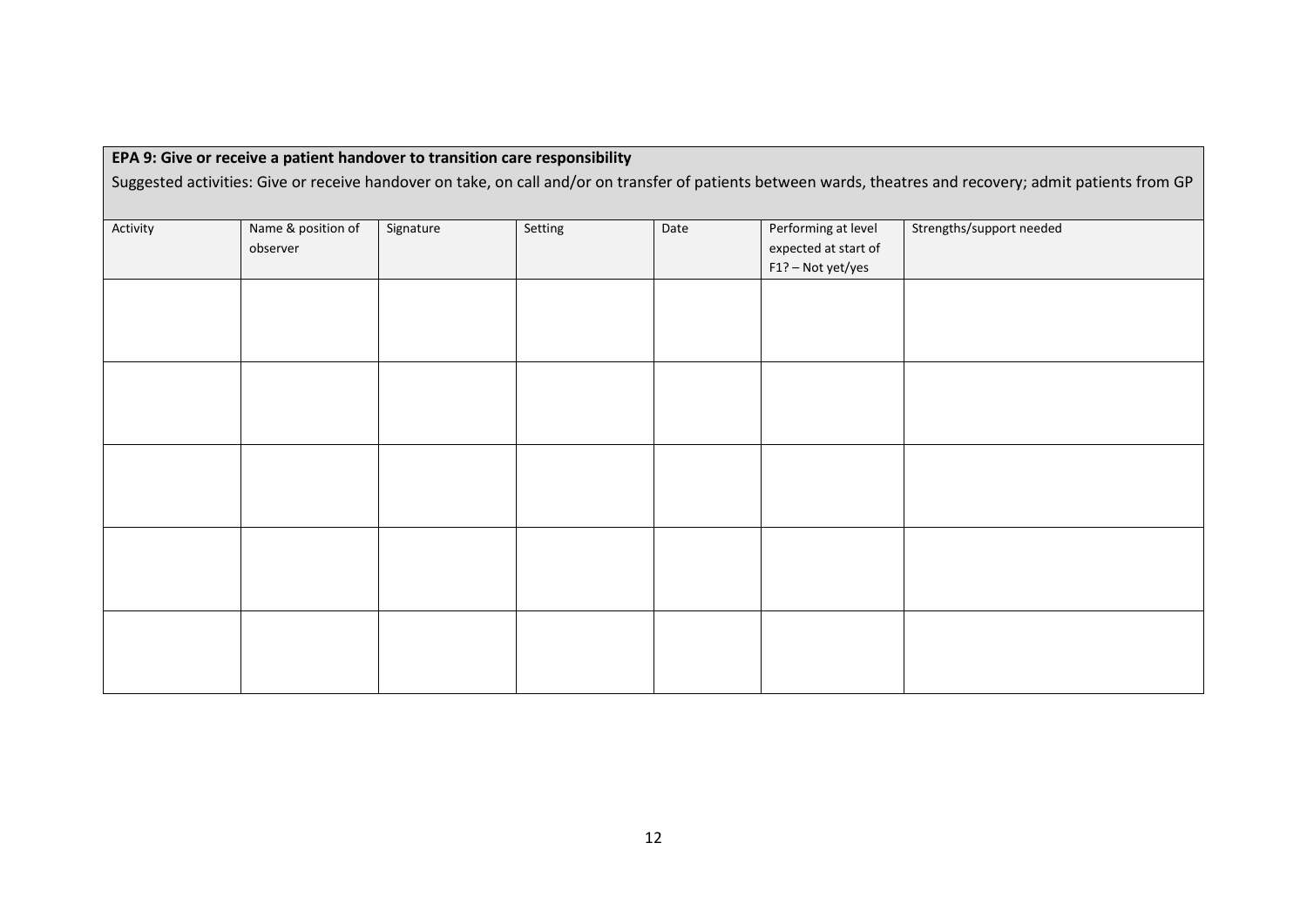| EPA 10: Communicate clearly and effectively with colleagues verbally and by other means                                                                   |                    |           |         |      |                      |                          |  |  |  |
|-----------------------------------------------------------------------------------------------------------------------------------------------------------|--------------------|-----------|---------|------|----------------------|--------------------------|--|--|--|
| Suggested activities: Request investigations or interventions in person or on the telephone; complete discharge summaries; draft referral letters from GP |                    |           |         |      |                      |                          |  |  |  |
| Activity                                                                                                                                                  | Name & position of | Signature | Setting | Date | Performing at level  | Strengths/support needed |  |  |  |
|                                                                                                                                                           | observer           |           |         |      | expected at start of |                          |  |  |  |
|                                                                                                                                                           |                    |           |         |      | F1? - Not yet/yes    |                          |  |  |  |
|                                                                                                                                                           |                    |           |         |      |                      |                          |  |  |  |
|                                                                                                                                                           |                    |           |         |      |                      |                          |  |  |  |
|                                                                                                                                                           |                    |           |         |      |                      |                          |  |  |  |
|                                                                                                                                                           |                    |           |         |      |                      |                          |  |  |  |
|                                                                                                                                                           |                    |           |         |      |                      |                          |  |  |  |
|                                                                                                                                                           |                    |           |         |      |                      |                          |  |  |  |
|                                                                                                                                                           |                    |           |         |      |                      |                          |  |  |  |
|                                                                                                                                                           |                    |           |         |      |                      |                          |  |  |  |
|                                                                                                                                                           |                    |           |         |      |                      |                          |  |  |  |
|                                                                                                                                                           |                    |           |         |      |                      |                          |  |  |  |
|                                                                                                                                                           |                    |           |         |      |                      |                          |  |  |  |
|                                                                                                                                                           |                    |           |         |      |                      |                          |  |  |  |
|                                                                                                                                                           |                    |           |         |      |                      |                          |  |  |  |
|                                                                                                                                                           |                    |           |         |      |                      |                          |  |  |  |
|                                                                                                                                                           |                    |           |         |      |                      |                          |  |  |  |
|                                                                                                                                                           |                    |           |         |      |                      |                          |  |  |  |
|                                                                                                                                                           |                    |           |         |      |                      |                          |  |  |  |
|                                                                                                                                                           |                    |           |         |      |                      |                          |  |  |  |
|                                                                                                                                                           |                    |           |         |      |                      |                          |  |  |  |
|                                                                                                                                                           |                    |           |         |      |                      |                          |  |  |  |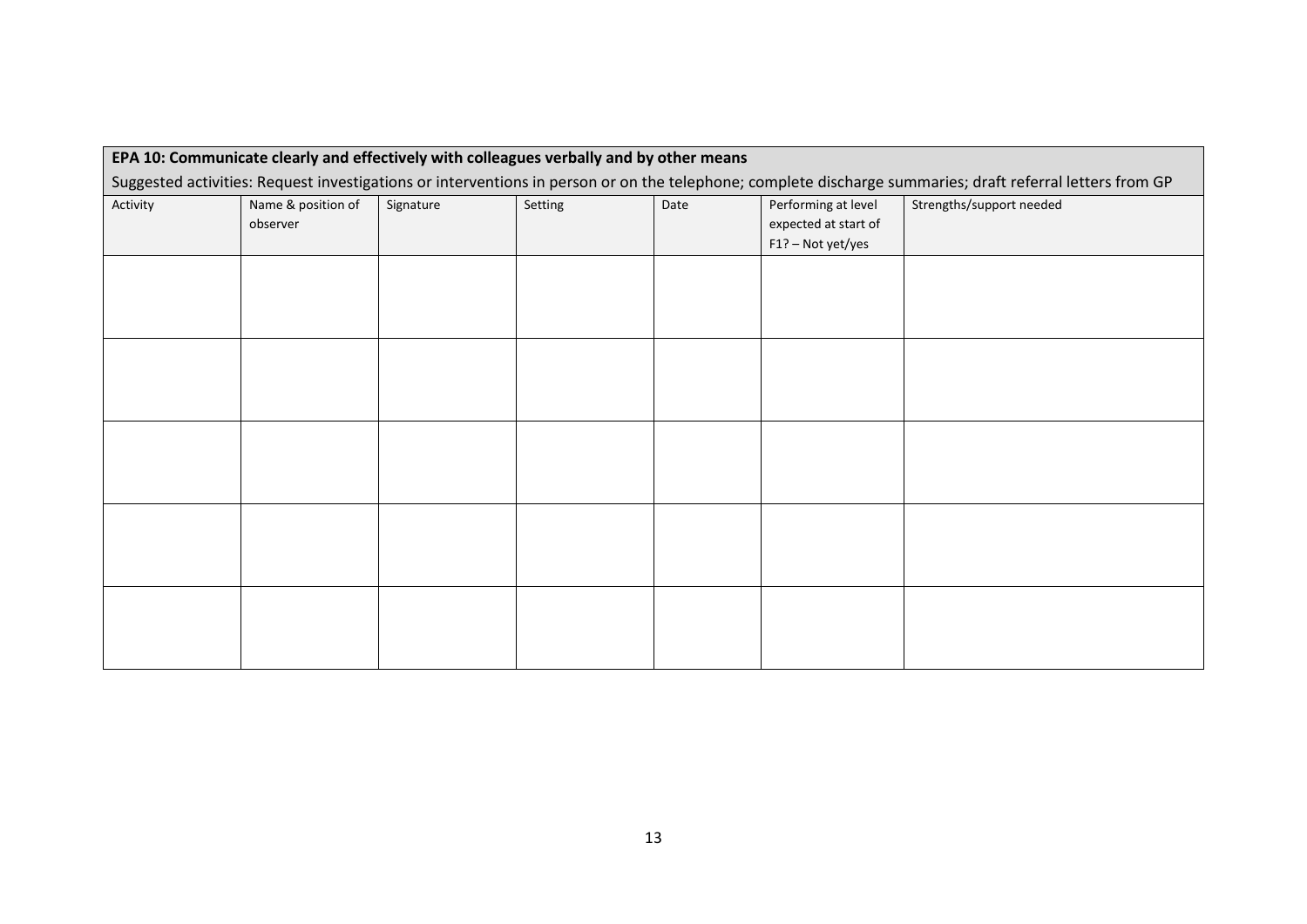| Activity        | Name & position of<br>observer | Signature | Setting | Date | Performing at level<br>expected at start of<br>F1? - Not yet/yes | Strengths/support needed |
|-----------------|--------------------------------|-----------|---------|------|------------------------------------------------------------------|--------------------------|
| Peer assisted   |                                |           |         |      |                                                                  |                          |
| learning scheme |                                |           |         |      |                                                                  |                          |
|                 |                                |           |         |      |                                                                  |                          |
|                 |                                |           |         |      |                                                                  |                          |
|                 |                                |           |         |      |                                                                  |                          |
|                 |                                |           |         |      |                                                                  |                          |
|                 |                                |           |         |      |                                                                  |                          |
|                 |                                |           |         |      |                                                                  |                          |
|                 |                                |           |         |      |                                                                  |                          |
|                 |                                |           |         |      |                                                                  |                          |
|                 |                                |           |         |      |                                                                  |                          |
|                 |                                |           |         |      |                                                                  |                          |
|                 |                                |           |         |      |                                                                  |                          |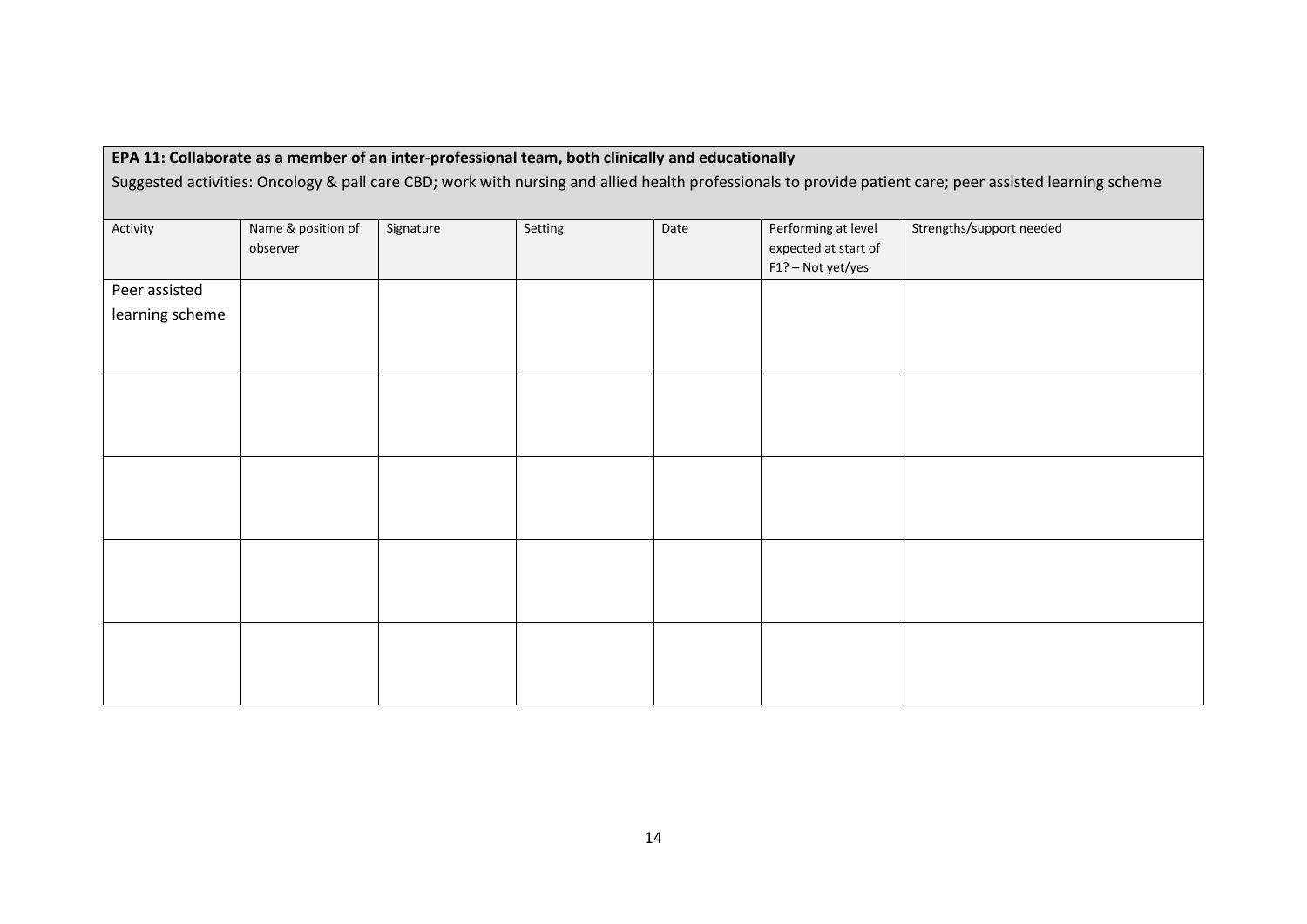## **EPA 12: Recognise a patient requiring urgent or emergency care and initiate evaluation and management**

Suggested activities: Assess patients with qualified doctor on take and on call; assess and initiate management of patients with supervision during acute and critical care placements; attend cardiac arrests with resuscitation teams

| $\sim$<br>Activity | Name & position of | Signature | Setting | Date | Performing at level  | Strengths/support needed |
|--------------------|--------------------|-----------|---------|------|----------------------|--------------------------|
|                    | observer           |           |         |      | expected at start of |                          |
|                    |                    |           |         |      | F1? - Not yet/yes    |                          |
|                    |                    |           |         |      |                      |                          |
|                    |                    |           |         |      |                      |                          |
|                    |                    |           |         |      |                      |                          |
|                    |                    |           |         |      |                      |                          |
|                    |                    |           |         |      |                      |                          |
|                    |                    |           |         |      |                      |                          |
|                    |                    |           |         |      |                      |                          |
|                    |                    |           |         |      |                      |                          |
|                    |                    |           |         |      |                      |                          |
|                    |                    |           |         |      |                      |                          |
|                    |                    |           |         |      |                      |                          |
|                    |                    |           |         |      |                      |                          |
|                    |                    |           |         |      |                      |                          |
|                    |                    |           |         |      |                      |                          |
|                    |                    |           |         |      |                      |                          |
|                    |                    |           |         |      |                      |                          |
|                    |                    |           |         |      |                      |                          |
|                    |                    |           |         |      |                      |                          |
|                    |                    |           |         |      |                      |                          |
|                    |                    |           |         |      |                      |                          |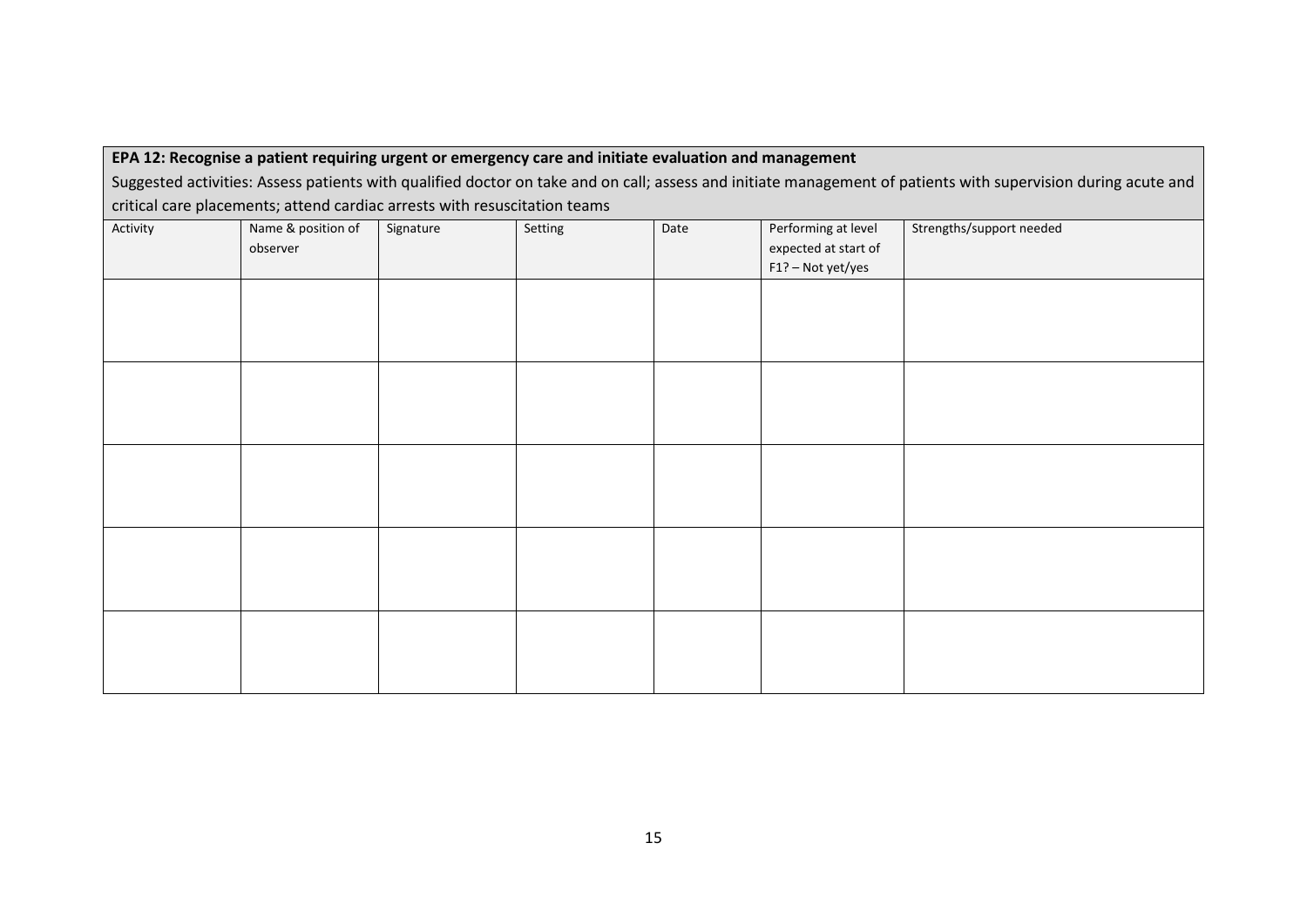| EPA 13: Obtain informed consent for tests and/or procedures |  |
|-------------------------------------------------------------|--|
|-------------------------------------------------------------|--|

Suggested activities: Obtain consent for test/procedures within own clinical competence; record involvement in clinical trials

| Activity | Name & position of<br>observer | Signature | Setting | Date | Performing at level<br>expected at start of<br>F1? - Not yet/yes | Strengths/support needed |
|----------|--------------------------------|-----------|---------|------|------------------------------------------------------------------|--------------------------|
|          |                                |           |         |      |                                                                  |                          |
|          |                                |           |         |      |                                                                  |                          |
|          |                                |           |         |      |                                                                  |                          |
|          |                                |           |         |      |                                                                  |                          |
|          |                                |           |         |      |                                                                  |                          |
|          |                                |           |         |      |                                                                  |                          |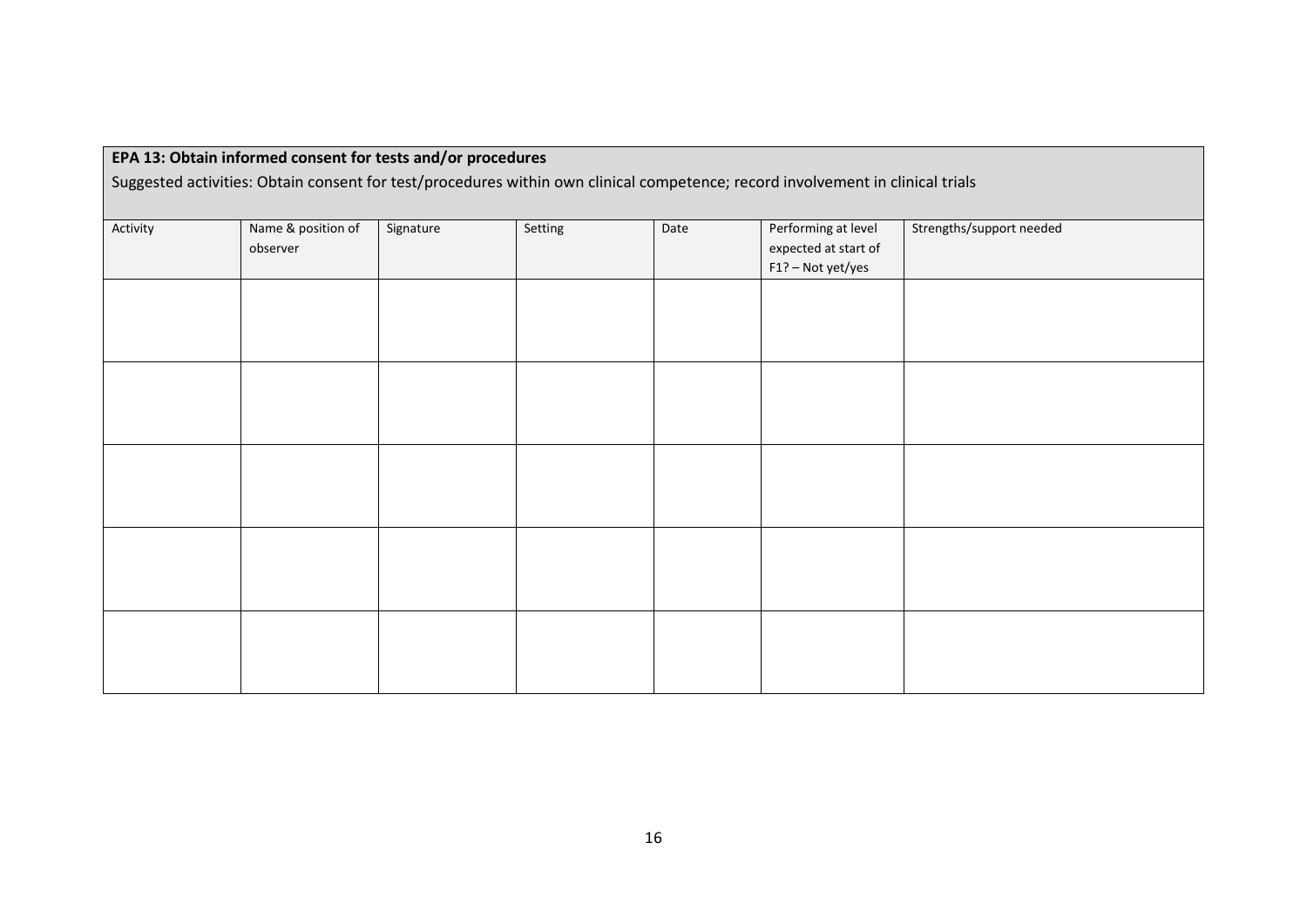## **EPA 14: Contribute to a culture of safety and improvement and recognise and respond to system failures**

Suggested activities: Attend GP or Trust governance meeting; involvement in quality improvement; mini-audit in GP; observe or involvement in incident reporting; involvement with safety protocols such as WHO checklist and attending safety briefings

| Activity | Name & position of | Signature | Setting | Date | Performing at level  | Strengths/support needed |
|----------|--------------------|-----------|---------|------|----------------------|--------------------------|
|          | observer           |           |         |      | expected at start of |                          |
|          |                    |           |         |      | F1? - Not yet/yes    |                          |
|          |                    |           |         |      |                      |                          |
|          |                    |           |         |      |                      |                          |
|          |                    |           |         |      |                      |                          |
|          |                    |           |         |      |                      |                          |
|          |                    |           |         |      |                      |                          |
|          |                    |           |         |      |                      |                          |
|          |                    |           |         |      |                      |                          |
|          |                    |           |         |      |                      |                          |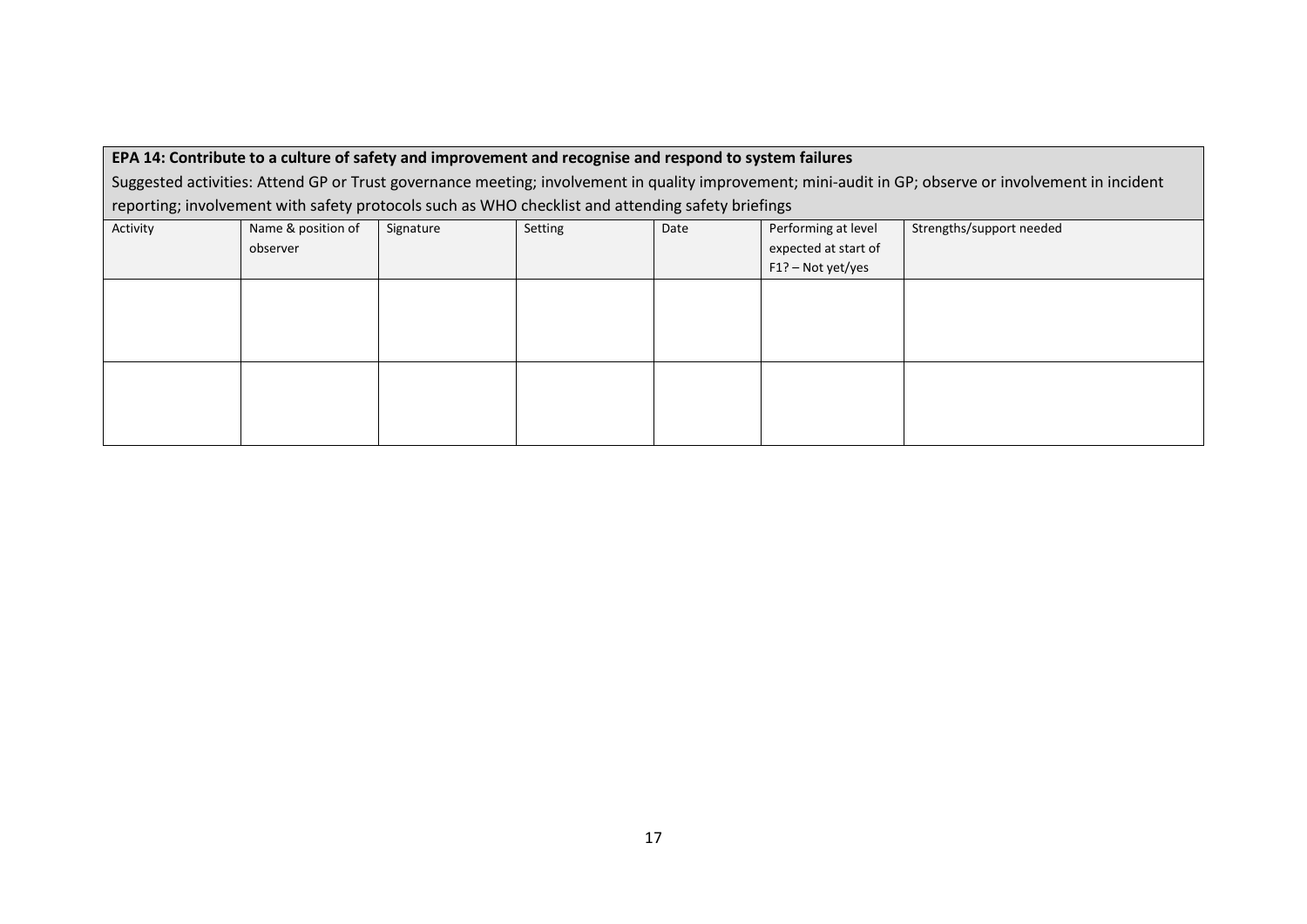| EPA 15: Undertake appropriate practical procedures                                                       |                                |           |         |      |                                                                  |                          |  |  |  |
|----------------------------------------------------------------------------------------------------------|--------------------------------|-----------|---------|------|------------------------------------------------------------------|--------------------------|--|--|--|
| Suggested activities: Record any procedures undertaken or assisted with not included in the CAPS logbook |                                |           |         |      |                                                                  |                          |  |  |  |
| NB CAPS logbook completion alone is sufficient for this EPA                                              |                                |           |         |      |                                                                  |                          |  |  |  |
| Activity                                                                                                 | Name & position of<br>observer | Signature | Setting | Date | Performing at level<br>expected at start of<br>F1? - Not yet/yes | Strengths/support needed |  |  |  |
| CAPS logbook                                                                                             | Sign off at examination board  |           |         |      |                                                                  |                          |  |  |  |
|                                                                                                          |                                |           |         |      |                                                                  |                          |  |  |  |
|                                                                                                          |                                |           |         |      |                                                                  |                          |  |  |  |
|                                                                                                          |                                |           |         |      |                                                                  |                          |  |  |  |
|                                                                                                          |                                |           |         |      |                                                                  |                          |  |  |  |
|                                                                                                          |                                |           |         |      |                                                                  |                          |  |  |  |
|                                                                                                          |                                |           |         |      |                                                                  |                          |  |  |  |
|                                                                                                          |                                |           |         |      |                                                                  |                          |  |  |  |
|                                                                                                          |                                |           |         |      |                                                                  |                          |  |  |  |
|                                                                                                          |                                |           |         |      |                                                                  |                          |  |  |  |
|                                                                                                          |                                |           |         |      |                                                                  |                          |  |  |  |
|                                                                                                          |                                |           |         |      |                                                                  |                          |  |  |  |
|                                                                                                          |                                |           |         |      |                                                                  |                          |  |  |  |
|                                                                                                          |                                |           |         |      |                                                                  |                          |  |  |  |
|                                                                                                          |                                |           |         |      |                                                                  |                          |  |  |  |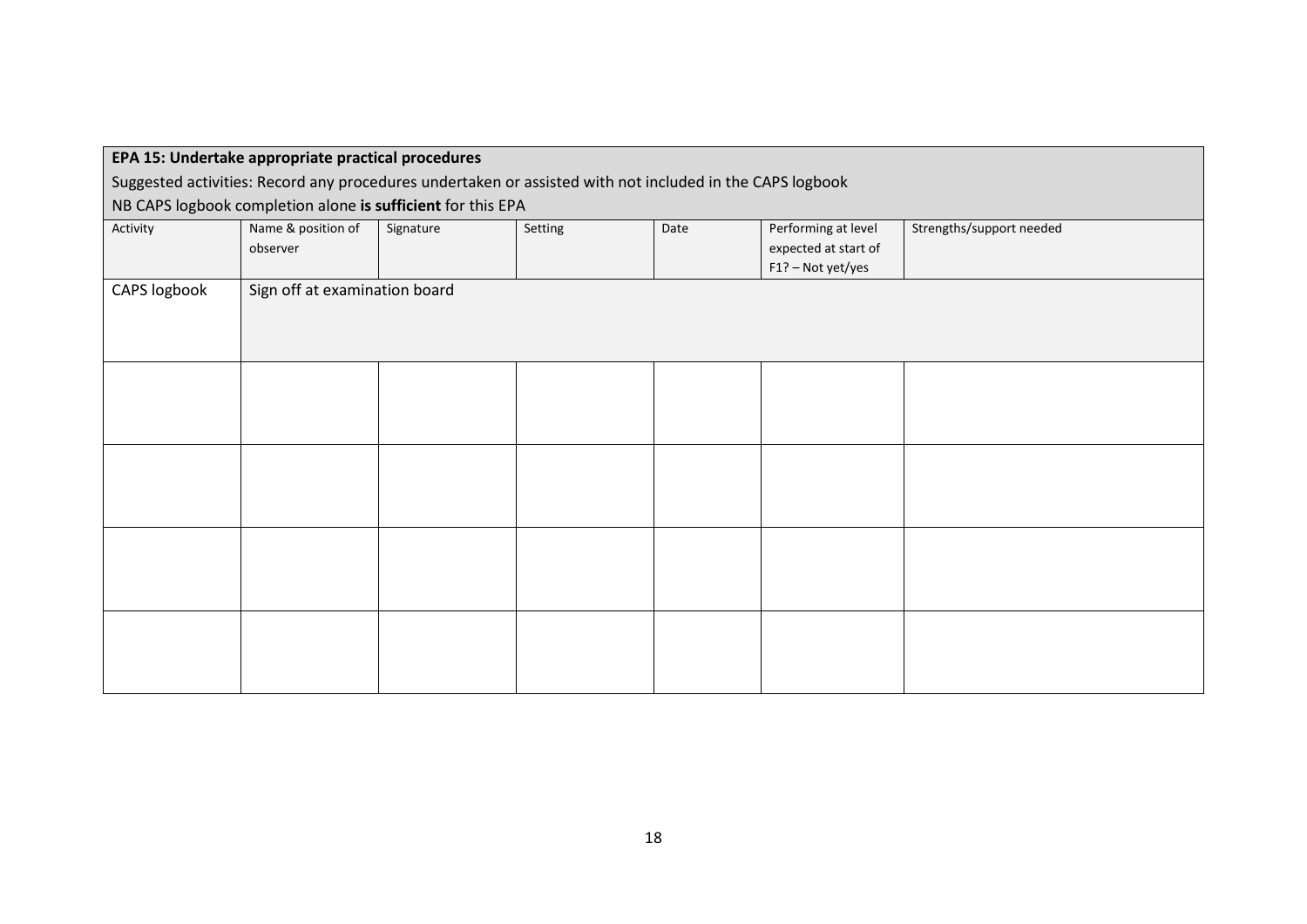| EPA 16: Adhere to the GMC's guidance on good medical practice and function as an ethical, self-caring, resilient and responsible doctor |                    |                                                       |         |      |                      |                          |  |  |  |
|-----------------------------------------------------------------------------------------------------------------------------------------|--------------------|-------------------------------------------------------|---------|------|----------------------|--------------------------|--|--|--|
| Suggested activities: Record relevant activities/discussions with seniors                                                               |                    |                                                       |         |      |                      |                          |  |  |  |
| NB TAB alone is sufficient for this EPA sign off                                                                                        |                    |                                                       |         |      |                      |                          |  |  |  |
| Activity                                                                                                                                | Name & position of | Signature                                             | Setting | Date | Performing at level  | Strengths/support needed |  |  |  |
|                                                                                                                                         | observer           |                                                       |         |      | expected at start of |                          |  |  |  |
|                                                                                                                                         |                    |                                                       |         |      | F1? - Not yet/yes    |                          |  |  |  |
| <b>TAB</b>                                                                                                                              |                    | Sign off through academic mentor at examination board |         |      |                      |                          |  |  |  |
|                                                                                                                                         |                    |                                                       |         |      |                      |                          |  |  |  |
|                                                                                                                                         |                    |                                                       |         |      |                      |                          |  |  |  |
|                                                                                                                                         |                    |                                                       |         |      |                      |                          |  |  |  |
|                                                                                                                                         |                    |                                                       |         |      |                      |                          |  |  |  |
|                                                                                                                                         |                    |                                                       |         |      |                      |                          |  |  |  |
|                                                                                                                                         |                    |                                                       |         |      |                      |                          |  |  |  |
|                                                                                                                                         |                    |                                                       |         |      |                      |                          |  |  |  |
|                                                                                                                                         |                    |                                                       |         |      |                      |                          |  |  |  |
|                                                                                                                                         |                    |                                                       |         |      |                      |                          |  |  |  |
|                                                                                                                                         |                    |                                                       |         |      |                      |                          |  |  |  |
|                                                                                                                                         |                    |                                                       |         |      |                      |                          |  |  |  |
|                                                                                                                                         |                    |                                                       |         |      |                      |                          |  |  |  |
|                                                                                                                                         |                    |                                                       |         |      |                      |                          |  |  |  |
|                                                                                                                                         |                    |                                                       |         |      |                      |                          |  |  |  |
|                                                                                                                                         |                    |                                                       |         |      |                      |                          |  |  |  |
|                                                                                                                                         |                    |                                                       |         |      |                      |                          |  |  |  |
|                                                                                                                                         |                    |                                                       |         |      |                      |                          |  |  |  |
|                                                                                                                                         |                    |                                                       |         |      |                      |                          |  |  |  |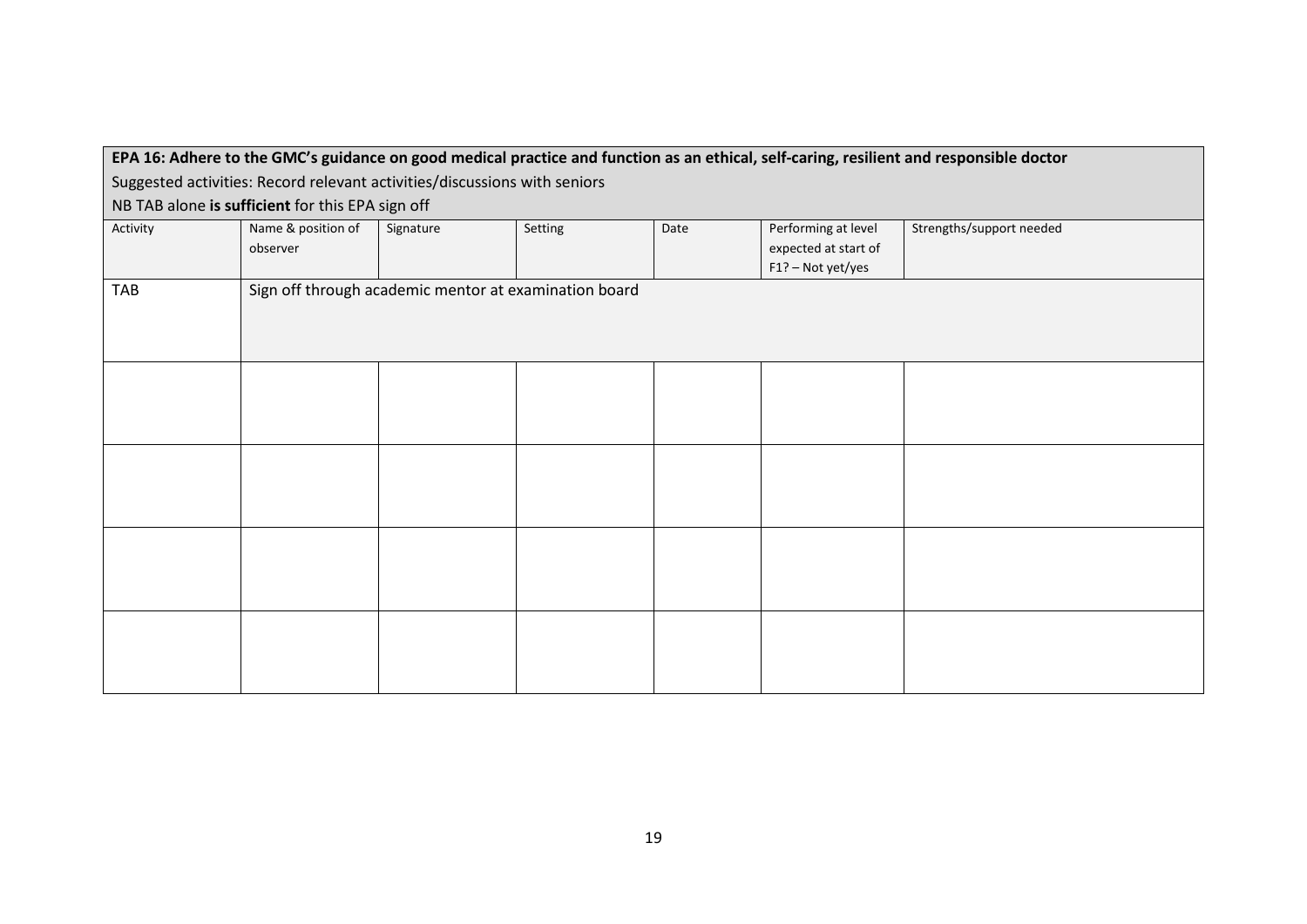| Space to record extra activities and signatures |                                |           |         |      |                                                                  |                          |  |  |  |
|-------------------------------------------------|--------------------------------|-----------|---------|------|------------------------------------------------------------------|--------------------------|--|--|--|
| Activity and EPA it<br>links to                 | Name & position of<br>observer | Signature | Setting | Date | Performing at level<br>expected at start of<br>F1? - Not yet/yes | Strengths/support needed |  |  |  |
|                                                 |                                |           |         |      |                                                                  |                          |  |  |  |
|                                                 |                                |           |         |      |                                                                  |                          |  |  |  |
|                                                 |                                |           |         |      |                                                                  |                          |  |  |  |
|                                                 |                                |           |         |      |                                                                  |                          |  |  |  |
|                                                 |                                |           |         |      |                                                                  |                          |  |  |  |
|                                                 |                                |           |         |      |                                                                  |                          |  |  |  |
|                                                 |                                |           |         |      |                                                                  |                          |  |  |  |
|                                                 |                                |           |         |      |                                                                  |                          |  |  |  |
|                                                 |                                |           |         |      |                                                                  |                          |  |  |  |
|                                                 |                                |           |         |      |                                                                  |                          |  |  |  |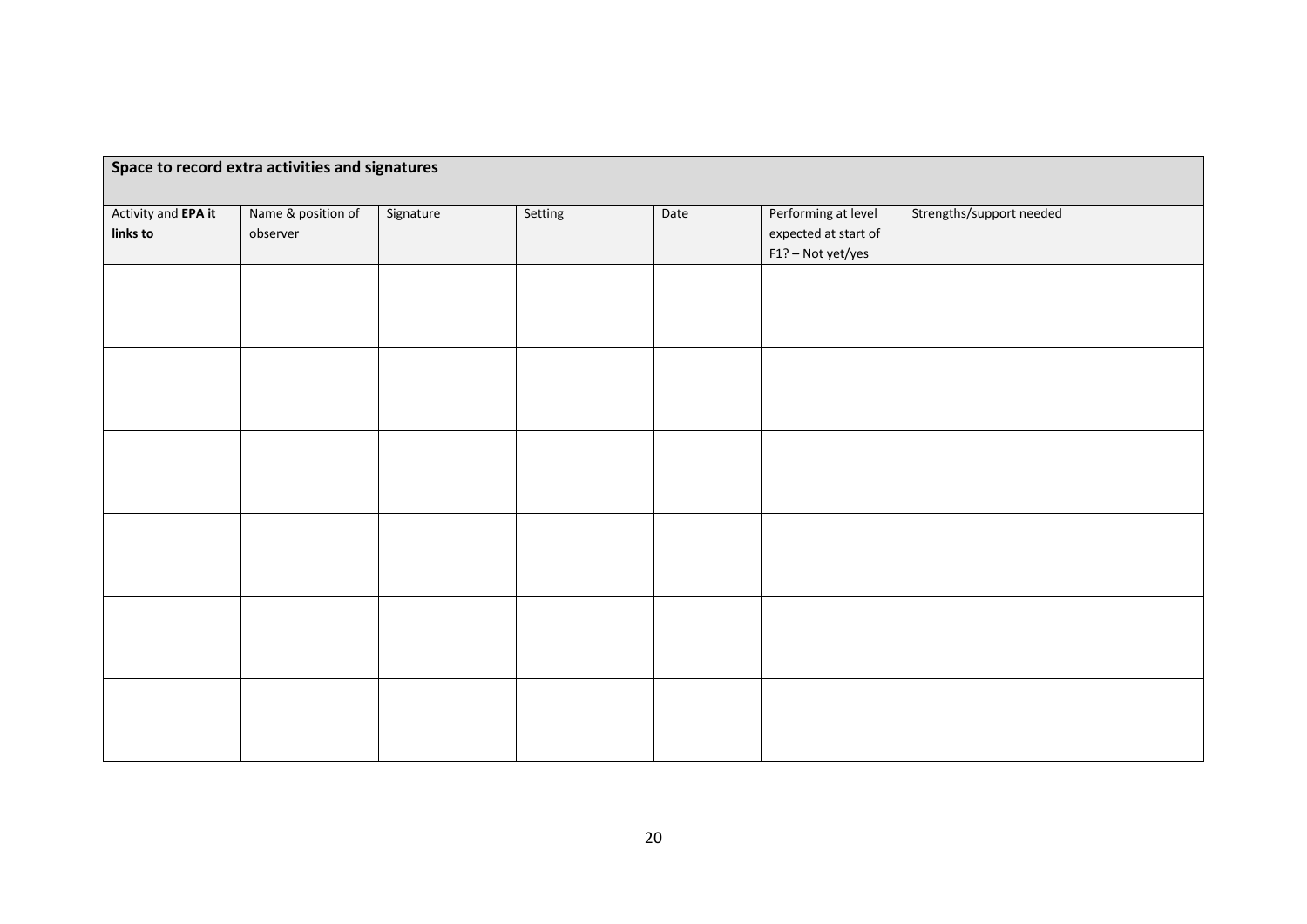| Space to record extra activities and signatures |                                |           |         |      |                                                                  |                          |  |  |  |
|-------------------------------------------------|--------------------------------|-----------|---------|------|------------------------------------------------------------------|--------------------------|--|--|--|
| Activity and EPA it<br>links to                 | Name & position of<br>observer | Signature | Setting | Date | Performing at level<br>expected at start of<br>F1? - Not yet/yes | Strengths/support needed |  |  |  |
|                                                 |                                |           |         |      |                                                                  |                          |  |  |  |
|                                                 |                                |           |         |      |                                                                  |                          |  |  |  |
|                                                 |                                |           |         |      |                                                                  |                          |  |  |  |
|                                                 |                                |           |         |      |                                                                  |                          |  |  |  |
|                                                 |                                |           |         |      |                                                                  |                          |  |  |  |
|                                                 |                                |           |         |      |                                                                  |                          |  |  |  |
|                                                 |                                |           |         |      |                                                                  |                          |  |  |  |